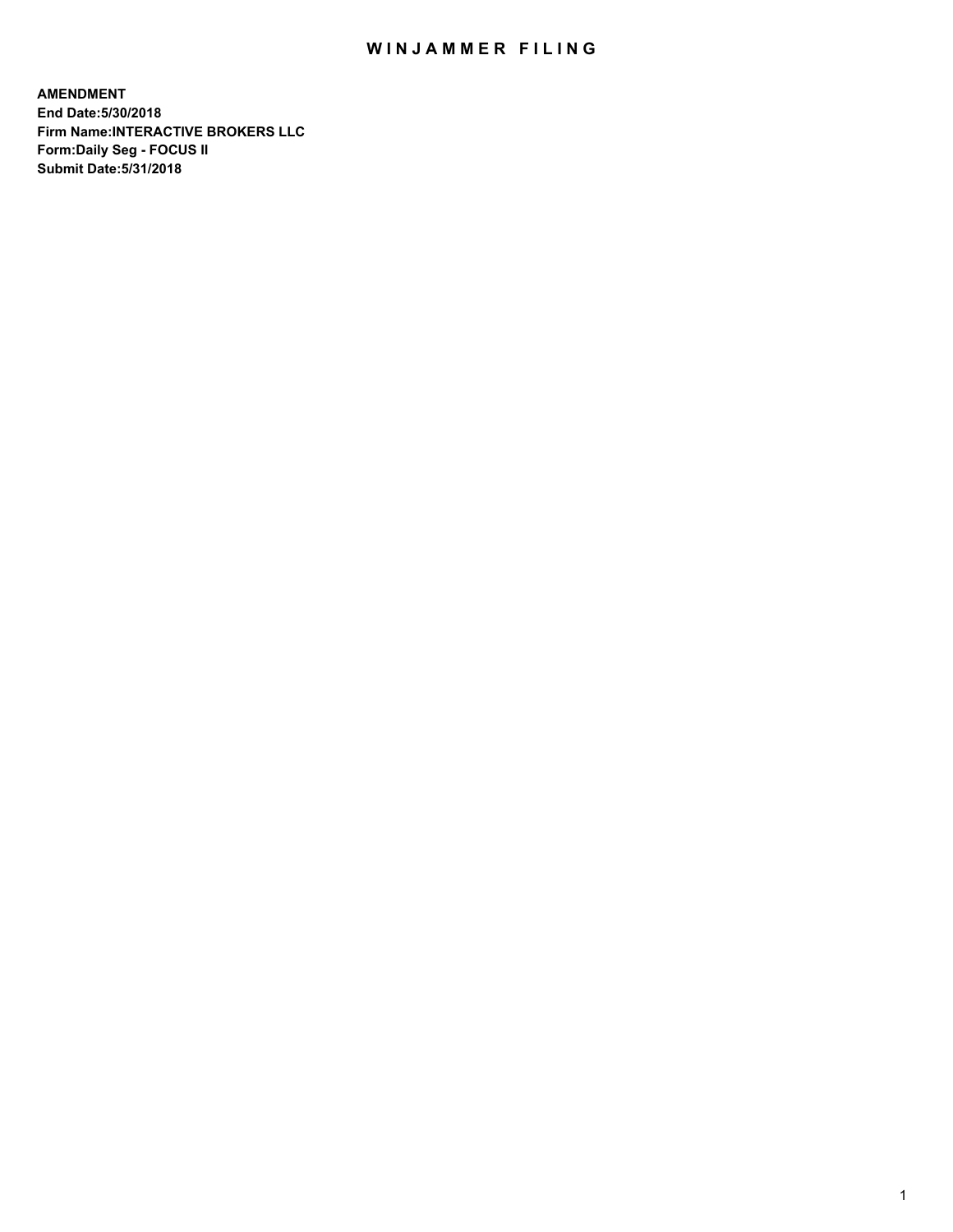## **AMENDMENT End Date:5/30/2018 Firm Name:INTERACTIVE BROKERS LLC Form:Daily Seg - FOCUS II Submit Date:5/31/2018 Daily Segregation - Cover Page**

| Name of Company<br><b>Contact Name</b><br><b>Contact Phone Number</b>                                                                                                                                                                                                                                                          | <b>INTERACTIVE BROKERS LLC</b><br><b>James Menicucci</b><br>203-618-8085                        |
|--------------------------------------------------------------------------------------------------------------------------------------------------------------------------------------------------------------------------------------------------------------------------------------------------------------------------------|-------------------------------------------------------------------------------------------------|
| <b>Contact Email Address</b>                                                                                                                                                                                                                                                                                                   | jmenicucci@interactivebrokers.c<br>om                                                           |
| FCM's Customer Segregated Funds Residual Interest Target (choose one):<br>a. Minimum dollar amount: ; or<br>b. Minimum percentage of customer segregated funds required:% ; or<br>c. Dollar amount range between: and; or<br>d. Percentage range of customer segregated funds required between:% and%.                         | $\overline{\mathbf{0}}$<br>$\overline{\mathbf{0}}$<br>155,000,000 245,000,000<br>0 <sub>0</sub> |
| FCM's Customer Secured Amount Funds Residual Interest Target (choose one):<br>a. Minimum dollar amount: ; or<br>b. Minimum percentage of customer secured funds required:%; or<br>c. Dollar amount range between: and; or<br>d. Percentage range of customer secured funds required between: % and %.                          | $\overline{\mathbf{0}}$<br>$\overline{\mathbf{0}}$<br>80,000,000 120,000,000<br>0 <sub>0</sub>  |
| FCM's Cleared Swaps Customer Collateral Residual Interest Target (choose one):<br>a. Minimum dollar amount: ; or<br>b. Minimum percentage of cleared swaps customer collateral required:% ; or<br>c. Dollar amount range between: and; or<br>d. Percentage range of cleared swaps customer collateral required between:% and%. | $\overline{\mathbf{0}}$<br>$\underline{\mathbf{0}}$<br>0 <sub>0</sub><br>0 <sup>0</sup>         |

Attach supporting documents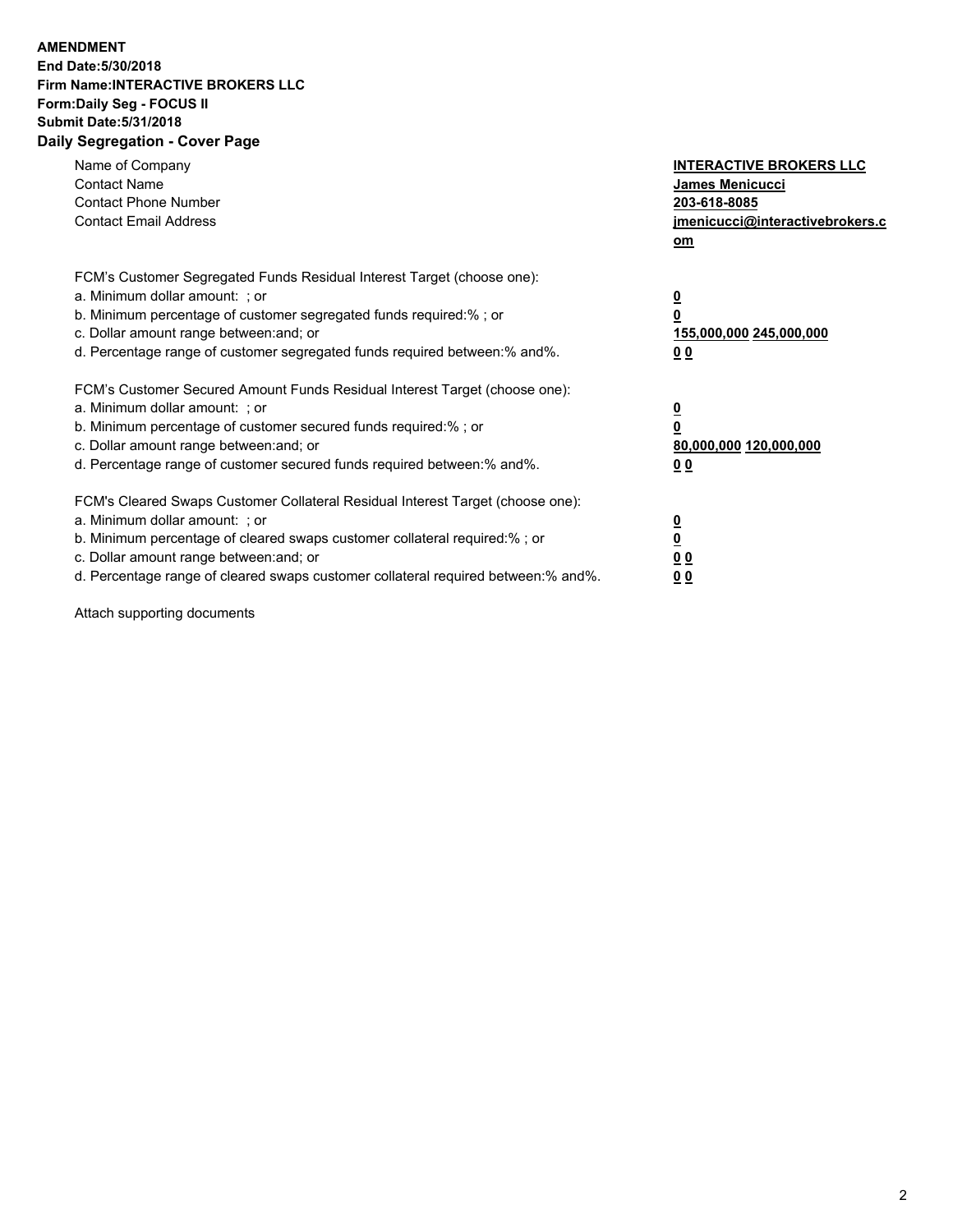## **AMENDMENT End Date:5/30/2018 Firm Name:INTERACTIVE BROKERS LLC Form:Daily Seg - FOCUS II Submit Date:5/31/2018 Daily Segregation - Secured Amounts**

|     | Foreign Futures and Foreign Options Secured Amounts                                                        |                                                |
|-----|------------------------------------------------------------------------------------------------------------|------------------------------------------------|
|     | Amount required to be set aside pursuant to law, rule or regulation of a foreign                           | $0$ [7305]                                     |
|     | government or a rule of a self-regulatory organization authorized thereunder                               |                                                |
| 1.  | Net ledger balance - Foreign Futures and Foreign Option Trading - All Customers                            |                                                |
|     | A. Cash                                                                                                    | 455,696,822 [7315]                             |
|     | B. Securities (at market)                                                                                  | 0 [7317]                                       |
| 2.  | Net unrealized profit (loss) in open futures contracts traded on a foreign board of trade                  | -11,440,547 <sup>[7325]</sup>                  |
| 3.  | Exchange traded options                                                                                    |                                                |
|     | a. Market value of open option contracts purchased on a foreign board of trade                             | 278,277 [7335]                                 |
|     | b. Market value of open contracts granted (sold) on a foreign board of trade                               | -90,261 [7337]                                 |
| 4.  | Net equity (deficit) (add lines 1.2. and 3.)                                                               | 444,444,291 [7345]                             |
| 5.  | Account liquidating to a deficit and account with a debit balances - gross amount                          | 2,342 [7351]                                   |
|     | Less: amount offset by customer owned securities                                                           | 0 [7352] 2,342 [7354]                          |
| 6.  | Amount required to be set aside as the secured amount - Net Liquidating Equity                             | 444,446,633 [7355]                             |
|     | Method (add lines 4 and 5)                                                                                 |                                                |
| 7.  | Greater of amount required to be set aside pursuant to foreign jurisdiction (above) or line                | 444,446,633 [7360]                             |
|     | 6.                                                                                                         |                                                |
|     | FUNDS DEPOSITED IN SEPARATE REGULATION 30.7 ACCOUNTS                                                       |                                                |
| 1.  | Cash in banks                                                                                              |                                                |
|     | A. Banks located in the United States                                                                      | 97,134,048 [7500]                              |
|     | B. Other banks qualified under Regulation 30.7                                                             | 0 [7520] 97,134,048 [7530]                     |
| 2.  | Securities                                                                                                 |                                                |
|     | A. In safekeeping with banks located in the United States                                                  | 371,719,440 [7540]                             |
|     | B. In safekeeping with other banks qualified under Regulation 30.7                                         | 0 [7560] 371,719,440 [7570]                    |
| 3.  | Equities with registered futures commission merchants                                                      |                                                |
|     | A. Cash                                                                                                    | $0$ [7580]                                     |
|     | <b>B.</b> Securities                                                                                       | $0$ [7590]                                     |
|     | C. Unrealized gain (loss) on open futures contracts                                                        | $0$ [7600]                                     |
|     | D. Value of long option contracts                                                                          | $0$ [7610]                                     |
|     | E. Value of short option contracts                                                                         | 0 [7615] 0 [7620]                              |
| 4.  | Amounts held by clearing organizations of foreign boards of trade                                          |                                                |
|     | A. Cash                                                                                                    | $0$ [7640]                                     |
|     | <b>B.</b> Securities                                                                                       | $0$ [7650]                                     |
|     | C. Amount due to (from) clearing organization - daily variation                                            | $0$ [7660]                                     |
|     | D. Value of long option contracts                                                                          | $0$ [7670]                                     |
|     | E. Value of short option contracts                                                                         | 0 [7675] 0 [7680]                              |
| 5.  | Amounts held by members of foreign boards of trade                                                         |                                                |
|     | A. Cash                                                                                                    | 114,802,794 [7700]                             |
|     | <b>B.</b> Securities                                                                                       | $0$ [7710]                                     |
|     | C. Unrealized gain (loss) on open futures contracts                                                        | -3,476,381 [7720]                              |
|     | D. Value of long option contracts                                                                          | 278,277 [7730]                                 |
|     | E. Value of short option contracts                                                                         | <mark>-90,261</mark> [7735] 111,514,429 [7740] |
| 6.  | Amounts with other depositories designated by a foreign board of trade                                     | 0 [7760]                                       |
| 7.  | Segregated funds on hand                                                                                   | $0$ [7765]                                     |
| 8.  | Total funds in separate section 30.7 accounts                                                              | 580,367,917 [7770]                             |
| 9.  | Excess (deficiency) Set Aside for Secured Amount (subtract line 7 Secured Statement<br>Page 1 from Line 8) | 135,921,284 [7380]                             |
| 10. | Management Target Amount for Excess funds in separate section 30.7 accounts                                | 80,000,000 [7780]                              |
| 11. | Excess (deficiency) funds in separate 30.7 accounts over (under) Management Target                         | 55,921,284 [7785]                              |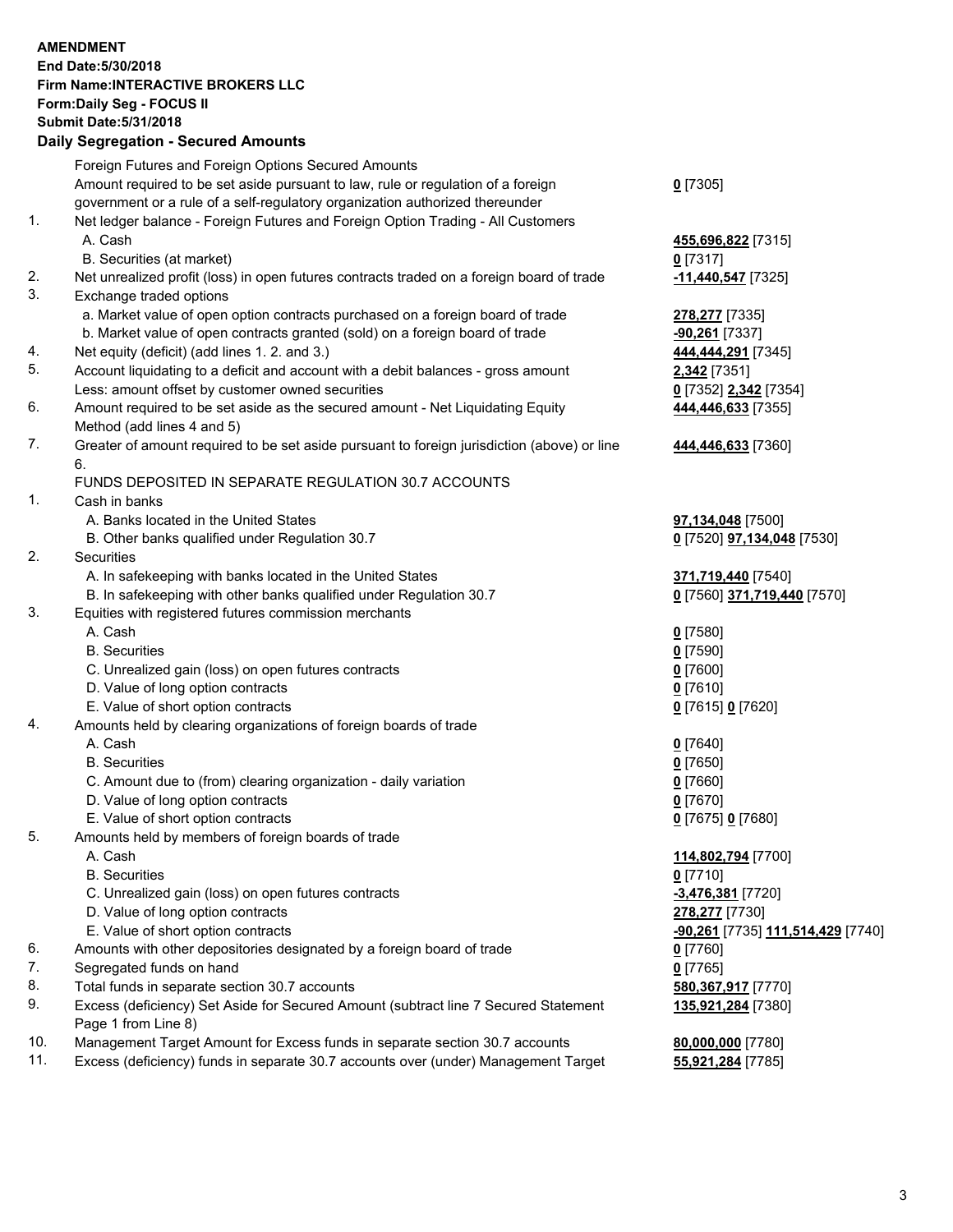|     | <b>AMENDMENT</b><br>End Date: 5/30/2018<br>Firm Name: INTERACTIVE BROKERS LLC<br>Form: Daily Seg - FOCUS II<br><b>Submit Date: 5/31/2018</b><br>Daily Segregation - Segregation Statement |                          |
|-----|-------------------------------------------------------------------------------------------------------------------------------------------------------------------------------------------|--------------------------|
|     | SEGREGATION REQUIREMENTS(Section 4d(2) of the CEAct)                                                                                                                                      |                          |
| 1.  | Net ledger balance                                                                                                                                                                        |                          |
|     | A. Cash                                                                                                                                                                                   | 4,091,003,135 [7010]     |
|     | B. Securities (at market)                                                                                                                                                                 | $0$ [7020]               |
| 2.  | Net unrealized profit (loss) in open futures contracts traded on a contract market                                                                                                        | 47,337,587 [7030]        |
| 3.  | Exchange traded options                                                                                                                                                                   |                          |
|     | A. Add market value of open option contracts purchased on a contract market                                                                                                               | 172,174,510 [7032]       |
|     | B. Deduct market value of open option contracts granted (sold) on a contract market                                                                                                       | -195,034,963 [7033]      |
| 4.  | Net equity (deficit) (add lines 1, 2 and 3)                                                                                                                                               | 4,115,480,269 [7040]     |
| 5.  | Accounts liquidating to a deficit and accounts with                                                                                                                                       |                          |
|     | debit balances - gross amount                                                                                                                                                             | <b>155,668</b> [7045]    |
|     | Less: amount offset by customer securities                                                                                                                                                | 0 [7047] 155,668 [7050]  |
| 6.  | Amount required to be segregated (add lines 4 and 5)                                                                                                                                      | 4,115,635,937 [7060]     |
|     | FUNDS IN SEGREGATED ACCOUNTS                                                                                                                                                              |                          |
| 7.  | Deposited in segregated funds bank accounts                                                                                                                                               |                          |
|     | A. Cash                                                                                                                                                                                   | 619,250,078 [7070]       |
|     | B. Securities representing investments of customers' funds (at market)                                                                                                                    | 2,583,429,375 [7080]     |
|     | C. Securities held for particular customers or option customers in lieu of cash (at                                                                                                       | $0$ [7090]               |
|     | market)                                                                                                                                                                                   |                          |
| 8.  | Margins on deposit with derivatives clearing organizations of contract markets                                                                                                            |                          |
|     | A. Cash                                                                                                                                                                                   | 23,422,609 [7100]        |
|     | B. Securities representing investments of customers' funds (at market)                                                                                                                    | 1,102,208,808 [7110]     |
|     | C. Securities held for particular customers or option customers in lieu of cash (at                                                                                                       | $0$ [7120]               |
| 9.  | market)<br>Net settlement from (to) derivatives clearing organizations of contract markets                                                                                                |                          |
| 10. | Exchange traded options                                                                                                                                                                   | 308,213 [7130]           |
|     | A. Value of open long option contracts                                                                                                                                                    | 172,120,313 [7132]       |
|     | B. Value of open short option contracts                                                                                                                                                   | -194,990,856 [7133]      |
| 11. | Net equities with other FCMs                                                                                                                                                              |                          |
|     | A. Net liquidating equity                                                                                                                                                                 | $0$ [7140]               |
|     | B. Securities representing investments of customers' funds (at market)                                                                                                                    | 0 [7160]                 |
|     | C. Securities held for particular customers or option customers in lieu of cash (at                                                                                                       | $0$ [7170]               |
|     | market)                                                                                                                                                                                   |                          |
| 12. | Segregated funds on hand                                                                                                                                                                  | $0$ [7150]               |
| 13. | Total amount in segregation (add lines 7 through 12)                                                                                                                                      | 4,305,748,540 [7180]     |
| 14. | Excess (deficiency) funds in segregation (subtract line 6 from line 13)                                                                                                                   | 190,112,603 [7190]       |
| 15. | Management Target Amount for Excess funds in segregation                                                                                                                                  | 155,000,000 [7194]       |
| 16. | Execes (defigionar) fundo in cogregation aver (under) Managament Target Amount                                                                                                            | <b>25 440 602 574001</b> |

16. Excess (deficiency) funds in segregation over (under) Management Target Amount Excess

**35,112,603** [7198]